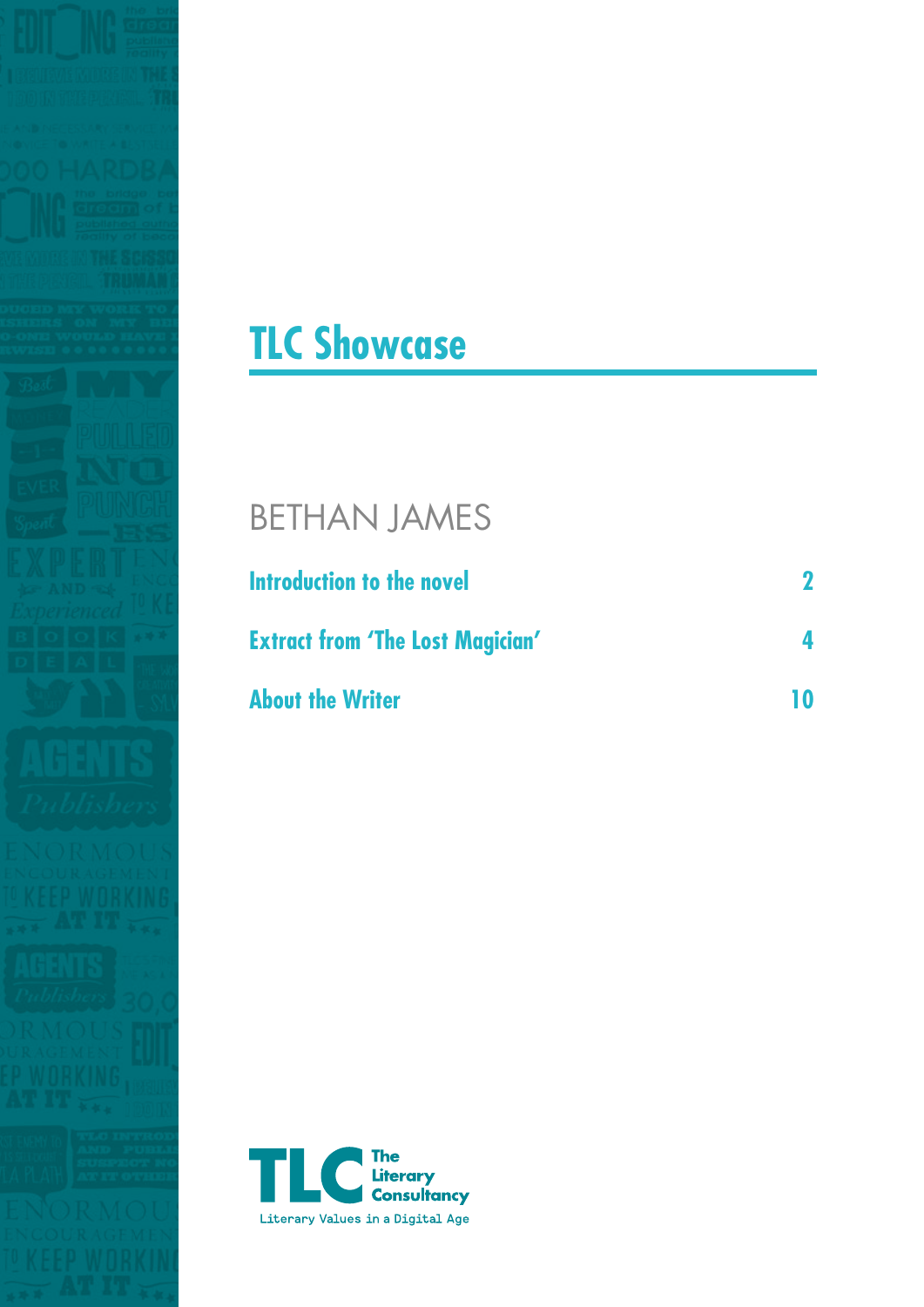### **Introduction to 'The Lost Magician'**

T*he Lost Magician* is a high-concept historical and fantasy fiction crossover for adult readers. My passion for the Victorian era and my travels around China collided to provide the inspiration for this book, which is a magical twist on the Opium Wars. Set in an alternative nineteenth century Beijing and London, it's about strong women surviving in a man's world. Unusually, all the main characters are women. The novel is aimed at fans of books like Erin Morgenstern's *The Night Circus*, Rod Duncan's *The Bullet-Catcher's Daughter*, and (of course) the works of my writing hero, Neil Gaiman.

It's 1851 and Queen Victoria's magician is missing. Magic Wielder Angharad Anderson is the only power standing between victory and defeat in the British Empire's war against China. In London, aspiring journalist Emma Delaney joins forces with reckless pirate Madame Ching to find the magician. Together they uncover a deadly conspiracy…

I turned to The Literary Consultancy for help with polishing my novel in September after a bad experience with an editor who'd previously critiqued my work. It ended up taking said editor (who shall remain anonymous) six whole months to send over feedback on a short opening extract of only 3,000 words! Needless to say I decided that next time around I'd use a more professional service, and that's where TLC came in. I'd heard positive feedback at networking events from fellow authors, and followed the company on Twitter, so did some further research into what they offered. The flexibility of different price packages really appealed as I'm only on a part-time income, plus after being stung by the last editor, the promise of a feedback report within around 6 weeks was perfect.

The process was reassuringly smooth from start to finish, and I was especially impressed with the consideration Team TLC put into matching me with an appropriate reader. My genre of historical fiction, meets fantasy, meets alternative history isn't the most straightforward… in the end, I was delighted to be paired with reader Jane Adams.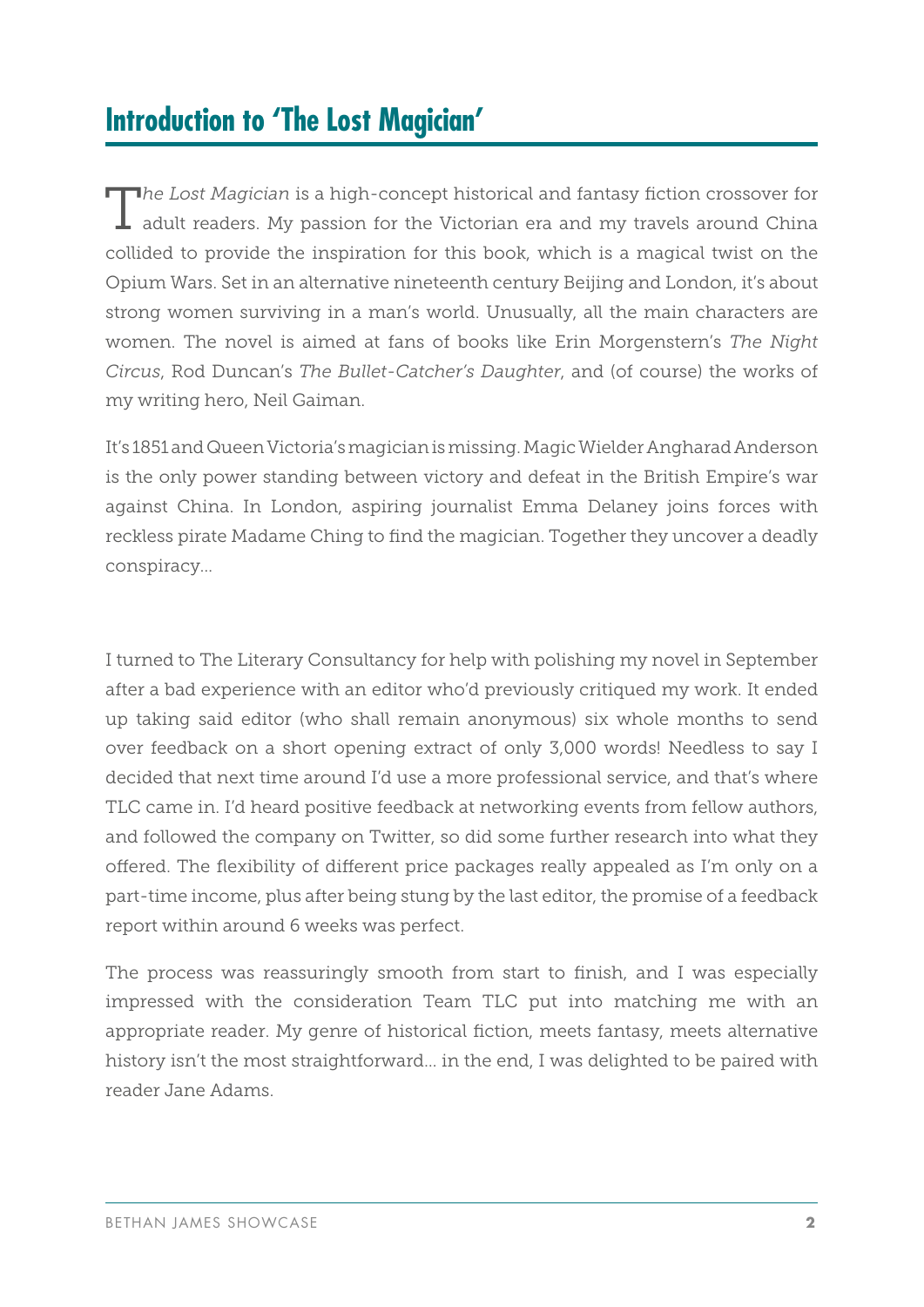I was incredibly pleased when an extensive manuscript assessment landed promptly into my inbox. Jane's constructive and thoughtful feedback encompassed both detailed critiques on a sentence level, as well as more over-arching comments on aspects like world-building and characterisation. Thoughts on structure were also useful, as *The Lost Magician* features an intricate plot which covers two continents and four point of view characters – so there's a delicate balancing act needed. My draft agent cover letter and synopsis were critiqued too.

Furthermore, I was given the opportunity to ask Jane bespoke questions as part of my assessment submission about my book, ranging from her thoughts on my title, to more in-depth queries around pacing and the market for my work. One of the main benefits of an assessment is that writers get helpful pointers on both the manuscript itself and the wider publishing industry context.

Whilst I've had friends, family, and fellow authors read over my novel, nothing is as useful as an objective opinion from someone outside your inner circle – a critical friend who's not out to flatter your ego, but constructively guide your work in progress. Without this, I don't think I would've realised that aspects of my main villain are a bit clichéd and need developing further. I would also have missed some narrative inconsistencies. Opportunities for showcasing your work like the one you're reading right now are priceless as well.

So, where next? My goal has always been to submit my novel to agents by the end of 2017, and secure representation in 2018. Thanks to TLC I don't just feel steps closer to this target, but whole leaps. From there, who knows. But the dream is to see my story published and feel the thrill when I spot it in a bookshop somewhere.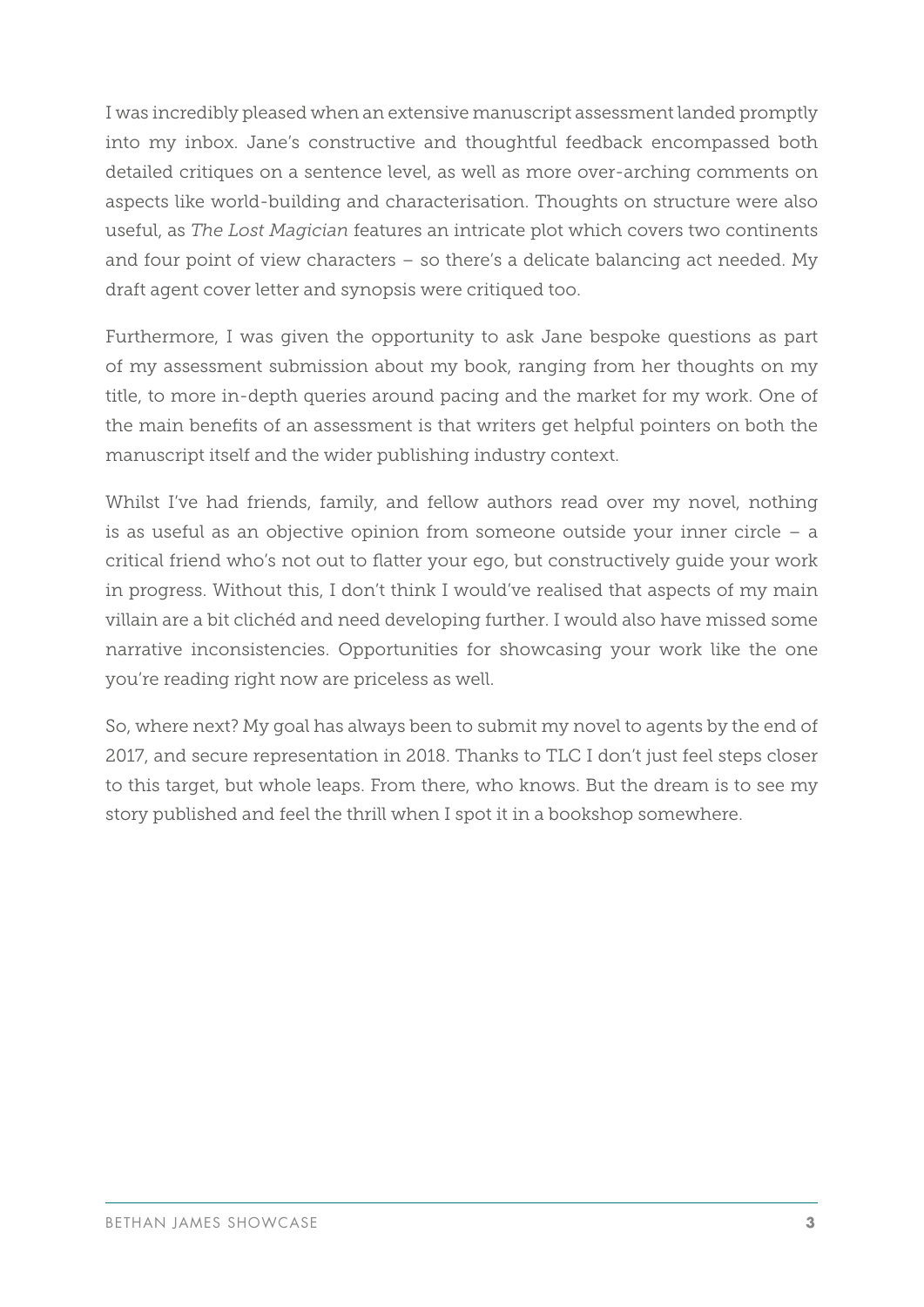### **Extract from 'The Lost Magician' by Bethan James**

#### CHAPTER ONE

Beijing, China *February 1851*

Empress Cixi was a woman on a mission, but onlookers in the palace gardens would not have guessed this from the delicate footsteps she took in her silk shoes. The scroll Cixi had recently received from her Spy Chief was tucked into a sleeve of her fur-trimmed robe. A dragon was embroidered on its back. As she gripped the message, the Empress remembered she hadn't paid her usual morning visit to her baby son Zaichun and his wet nurse yet. It would simply have to wait.

The Gardens of Perfect Brightness lived up to their elegant name today, draped in dazzling white snow that reflected the winter sun. No appearance of urgency marred Cixi's pale face. Her fan-shaped headdress swayed as she passed beneath the covered walkway that meandered around the frozen lakes. A retinue of courtiers trailed behind, with government ministers flanking her and jostling for an audience. They were saying something tedious about British forces gathering in the South and one thousand kilos of smuggled opium being impounded in Guangzhou. However, Cixi was undertaking a duty of such importance herself she barely listened. She couldn't abide how they flapped their mouths like fat prize carp.

The Dowager Empress checked her bejewelled pocket watch. It had been a gift from an English diplomat to her late husband many years ago. Her longs nails traced the path of a mechanical caterpillar, which nibbled its way around leaves of jade to signify the hours. It was now the period of the Snake. There was still time to resolve matters.

Cixi allowed the sweet songs of the swallows on nearby willow trees to drown out the wittering of her followers. Their wings were clipped so they could not fly home to warmer climes. The Empress noticed her most cherished automaton fluttering towards the flock: a kingfisher fashioned from amber and sapphires. It flew as nimbly as if it were made from sunbeams. The contraption had been yet another gift for her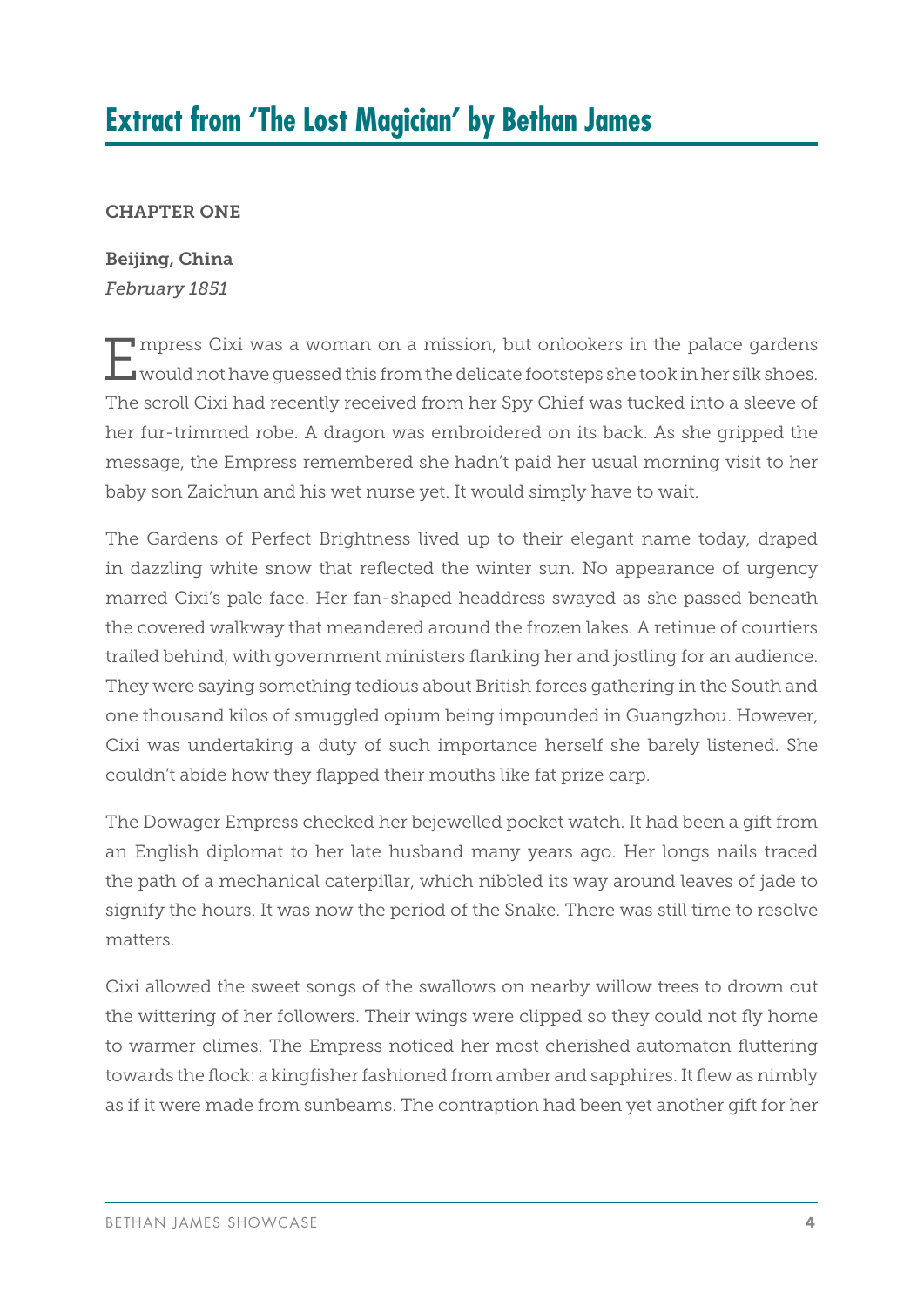husband from some big-nosed foreigner before the Opium Wars – and before the British acquired magic and found no need to create clockwork curios anymore.

The creature continued to glide gracefully, even as the flesh and blood birds attacked it with razored beaks. Metallic joints were imperceptible as it swooped to snatch a fly it could never eat. The other birds did not like this thing which looked like them, but was swifter, brighter, more beautiful. Its song remained unbroken and eventually the swallows gave up on their assault and flew back to the willow that was draped in a cape of snow. They would not survive the cold for much longer.

The courtiers behind the Empress noticed her observing the birds, and each attempted to out-enthuse the others with feigned delight. The animals, the gifts, the people. All were trifles in comparison to the one thing Cixi truly desired. It was her son who held the divine mandate from the Gods: how dare an insignificant grain of an island like Britain claim the only magician for itself?

Cixi continued past the Western-style Mansions, and remembered it was here that she played a game with her eunuch advisor and greatest ally Dehai not long after seizing the throne. She made him guess her favourite place in the Imperial Gardens. It was neither the Apricot Blossom Orchard, nor the Library of Collected Fragrances. It was not the Jade Terraces beside the lotus ponds either. The only place Cixi felt truly herself was the Red Cells sealed one hundred feet beneath them. Dehai had guessed correctly.

She shivered and pulled the yellow robe closer to her skin. Cixi was now heading towards the underground prison to pay an urgent visit to an old acquaintance. Who better for the mission in hand than her captive in the Red Cells, Madame Ching? Some called Ching the Queen of the Pirates, others Scourge of the South China Sea. To catch the most dangerous of prey, one needed the most ruthless of hunters. This was another game that Cixi very much looked forward to playing.

The Empress was soon wrenched from her reverie by one particularly insistent voice in her ear.

'Gracious one, I implore you.' A minister had dared to walk in front to secure her attention. 'Famine is coming to these lands. There are ministries of War, of Sacred Rites, of Punishments and of Great Works, yet no special division for Agriculture. Please allow me the honour of establishing one.'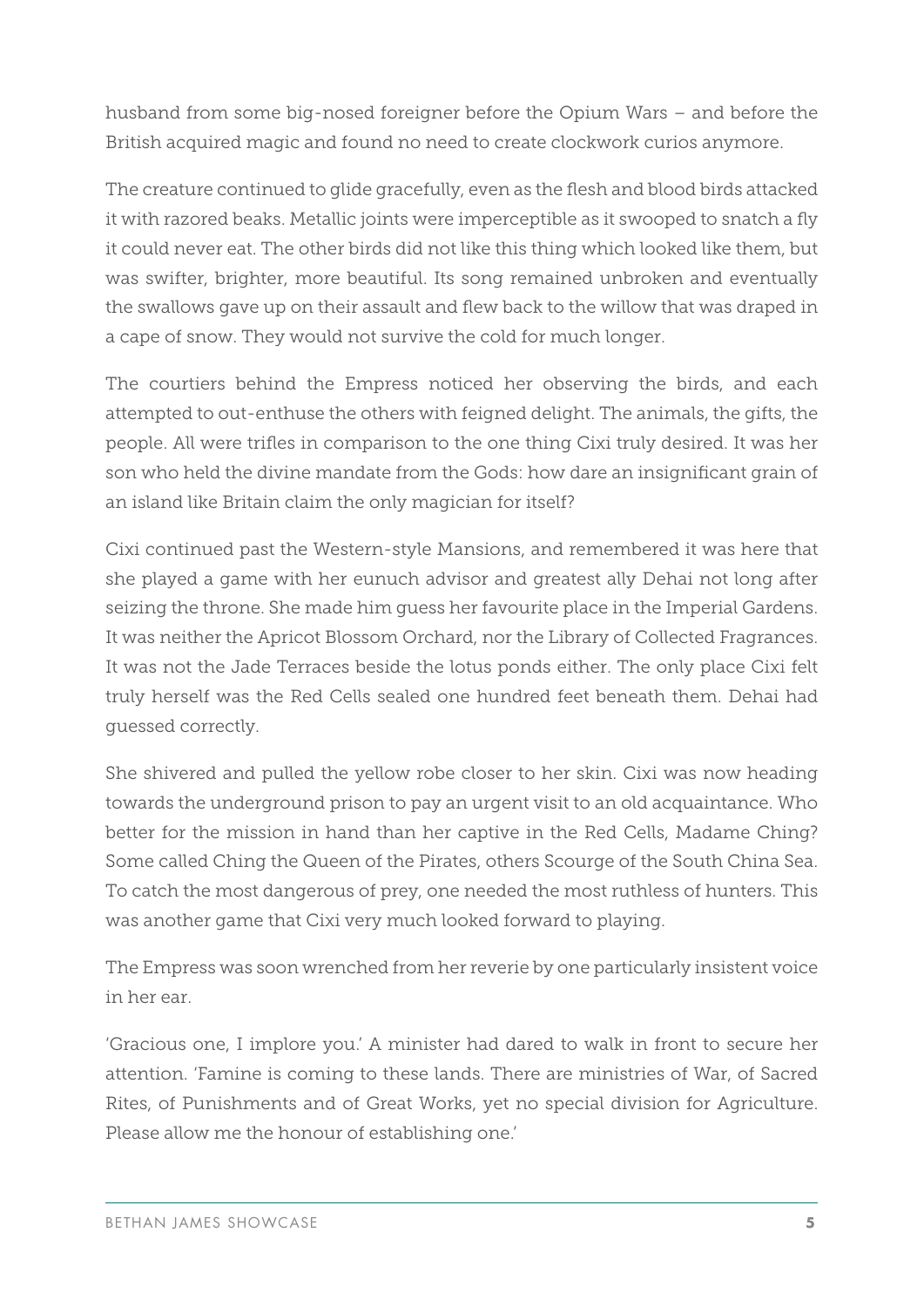Cixi continued along the path and observed this insolent worm who thought himself worthy to tell an Empress how to run her own nation. It was Minister Li. His emerald robe had a round insignia bearing the symbol of grain.

'My people will never starve,' she countered, waving her hand to signal for him to step aside. 'We have new varieties of rice from the south and new crops such as maize from the Americas. So you will not get your special division.'

Li wore a peacock plume in his black hat, a sign that he had been a favourite of her late husband.

'I wonder what Empress Zhen would've counselled—'

'Enough. Do not mention that name. I will not discuss this further. I have a far more important task to attend to concerning one of my prisoners,' Cixi said, 'and I am on my way to visit the Red Cells.'

The shuffling footsteps of her retinue halted abruptly at the mention of the Cells. Colour drained from the face of a handmaiden, her pallid complexion resembling that of a wandering ghost. Murmurs rippled through the courtiers until shudders of unease had spread all the way to the attendants at the back. Cixi continued onwards and saw that it was beginning to snow again.

'The Red Cells are too dangerous for you,' Minister Li declared, keeping his footsteps in rhythm with hers along the walkway. 'Please permit me to go down there in your place, Empress.'

The Dowager had no intention of letting this upstart peasant know what she was planning.

'I rule over millions of subjects, thousands of soldiers, and have overseen the construction of hundreds of acres of palace gardens. Yet you think me incapable of walking down some steps. Should I be insulted, Minister?'

'Forgive me,' Li said, as they approached a gateway flanked by stone lions. 'No offence was intended, my gracious lady, I simply fear for your safety. The most dangerous criminals in all of this land are kept in the Cells.'

Cixi's hand slipped down to her side where an iron key hung on her belt.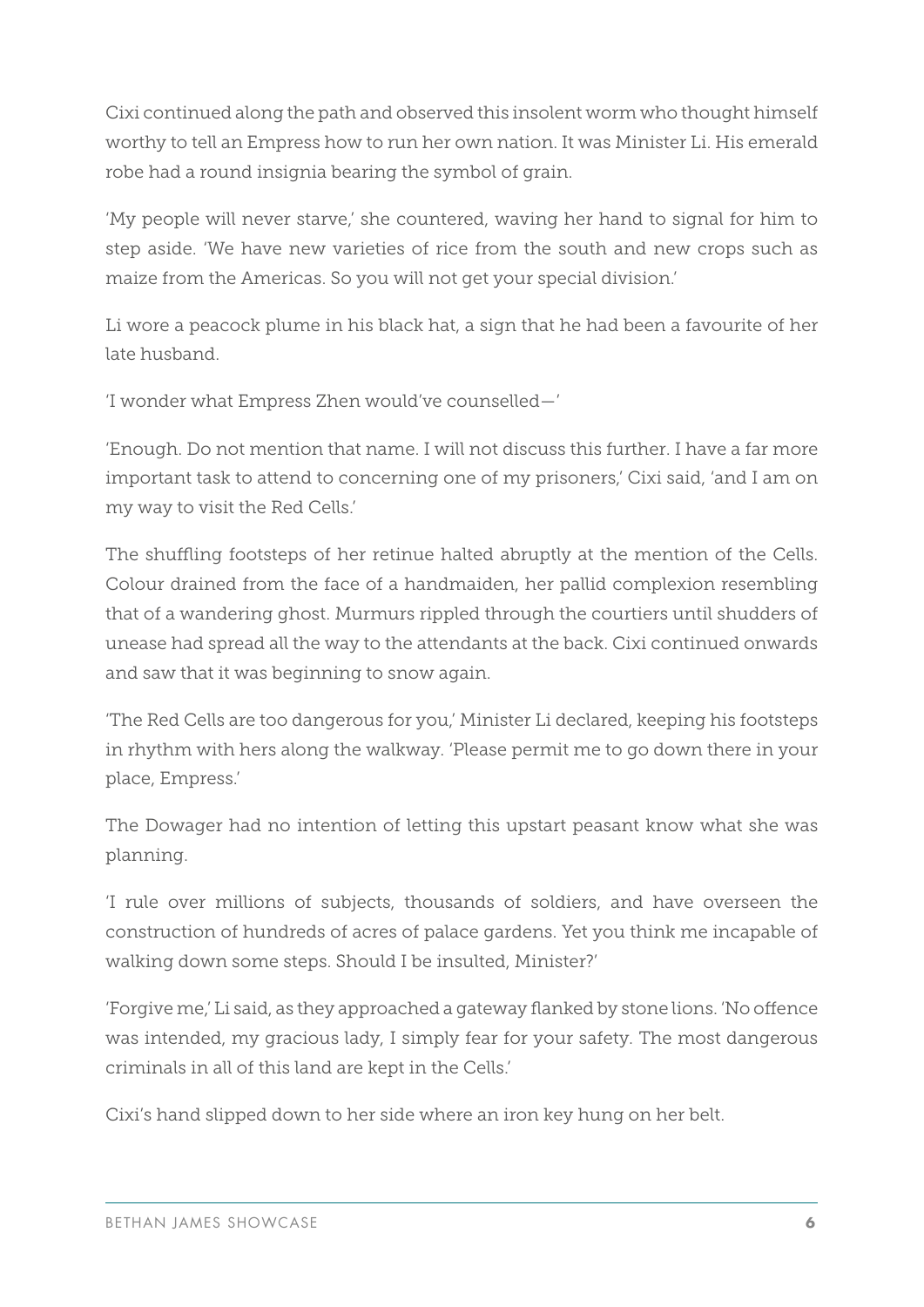'You are still so young, noble Empress,' the minister continued. 'Please allow me to

use my wisdom to aid you in this task – may I enquire as to what it is that you seek exactly?'

'No. I will not leave such a vital mission to an amateur like yourself. You are all dismissed.'

Li responded by bowing deeply, swiftly hiding the anger that flared on his face. He disguises his slight well, Cixi thought, I must watch out for this dragon camouflaged as a pet lizard. She proceeded through the gates alone.

\*\*\*\*\*

It was rumoured that the Red Cells were named for the blood of prisoners that permanently stained theirs floors. However, the more scholarly ministers at court insisted the moniker originated from the watchtower clad in crimson tiles that stood above the entrance. Chambers sprouted off tunnels that took root downward into caverns as dark as a winter's night. The furthest room at the bottom of the deepest root held the most feared of all the captives. Madame Ching. The jailers had implored Cixi not to approach, though none dare defy her wishes.

The Empress knew the pirate queen was ruthless and arrogant, but she was also no fool. Ching had manoeuvred herself into leadership of the entire Red Flag Fleet by the age of thirty. She would listen to what the Dowager was proposing even if she longed to rip off her head at same time. It helped that Cixi had what remained of the pirates' crew members imprisoned at her mercy. The Empress was no fool either.

Cixi was accompanied by half a dozen guards, whose double crescent blades at the end of long staffs could restrain the captive if necessary.

'We've removed the prisoner from the cramped solitary confinement quarters, Empress, so that you can keep a safe distance,' a jailer whispered into Cixi's ear, before beckoning her to follow.

It took three brawny guards to slide away the iron bolt barring the cell door. The jailer stepped forward bearing a flaming torch, which illuminated a room around ten feet square that was lined with slime-slicked boulders for walls. In the middle sat a crosslegged figure.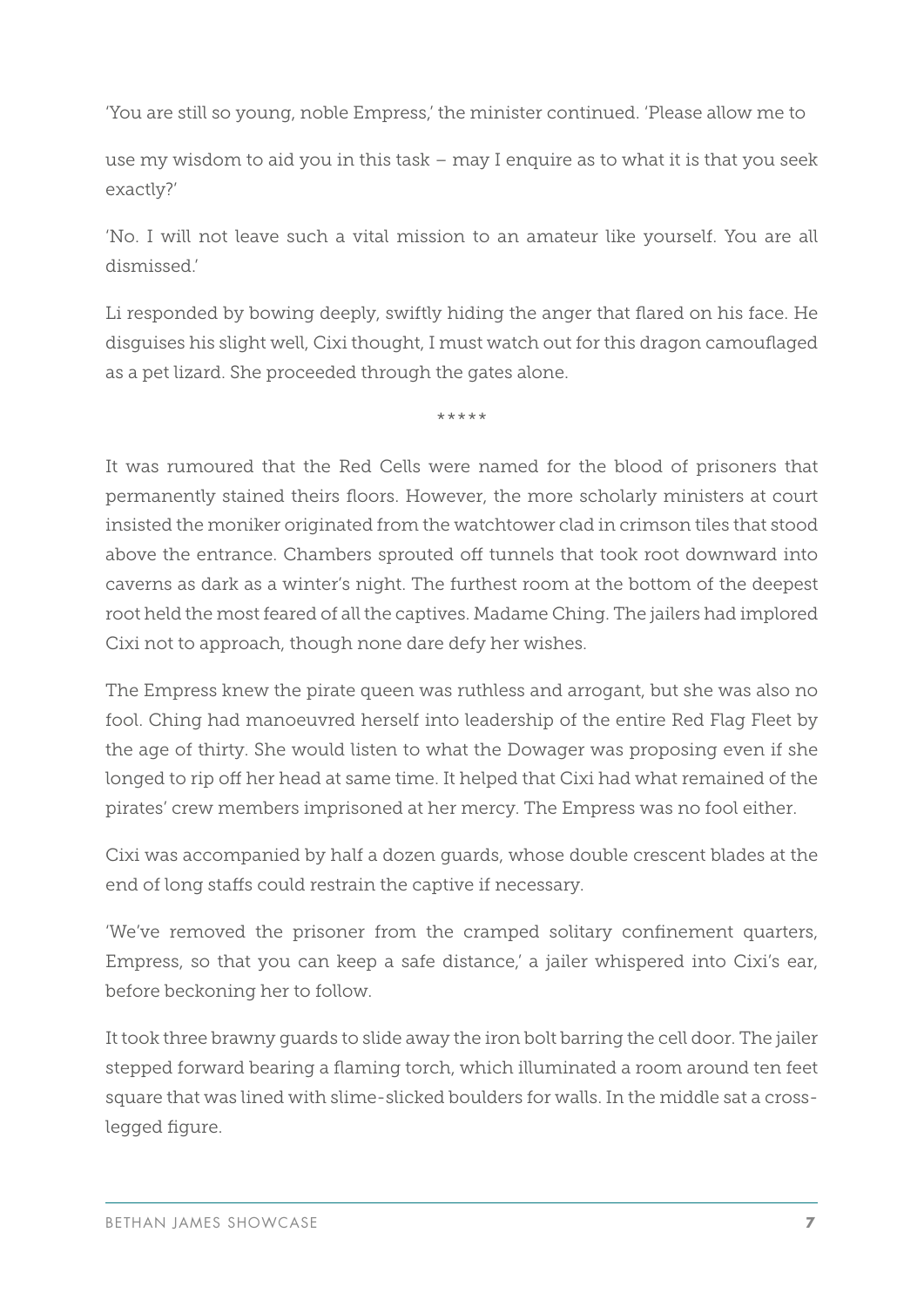Madame Ching's limbs were draped in thick chains that seemed more suited to anchoring a ship than restraining a person. A matted ponytail hung like frayed rope down her shoulder, with stray hairs clinging across the teak skin of her face. The pirate wore a long tunic over trousers which Cixi assumed had once been white cotton. They were now rags grimed with two years' worth of sweat and dirt and decay.

 'It is such a pleasure to see you again, Madame Ching. I believe the last time we met you were being paraded through my palace clapped in irons.' Cixi withdrew a bottle of jasmine fragrance from her robe to mask the odour of rotting flesh that drifted in from the cell opposite. 'That memorable welcome was the least we could do for you after your fleet plundered half of my Imperial Navy.'

The prisoner remained cross-legged. Beneath the layers of crusted filth and tangled hair, Ching's ivory-coloured teeth flashed in the dim cell like a tiger's fangs. Cixi realised she was grinning.

#### CHAPTER TWO

London, England *April 1851*

Imma woke at sunrise as she did every day, with clockwork precision. She **L**uplunged her hands into the basin on the dressing table and splashed her face with a cascade of cool water. Then, as usual, she spent an eternity agonising over what to wear, even though Emma owned so few dresses her wardrobe was currently being used as a makeshift bookcase.

Today was a particularly difficult decision. If she was interviewing for a position as a governess, or some other vaguely respectable job, it would have been easy enough to guess the appropriate clothing. But this was different. In the end, Emma settled on a gingham dress that was the closest to hand, as the drafts of her attic lodgings began to wind themselves around her thin frame. The fireplace hadn't seen so much as a spark for days.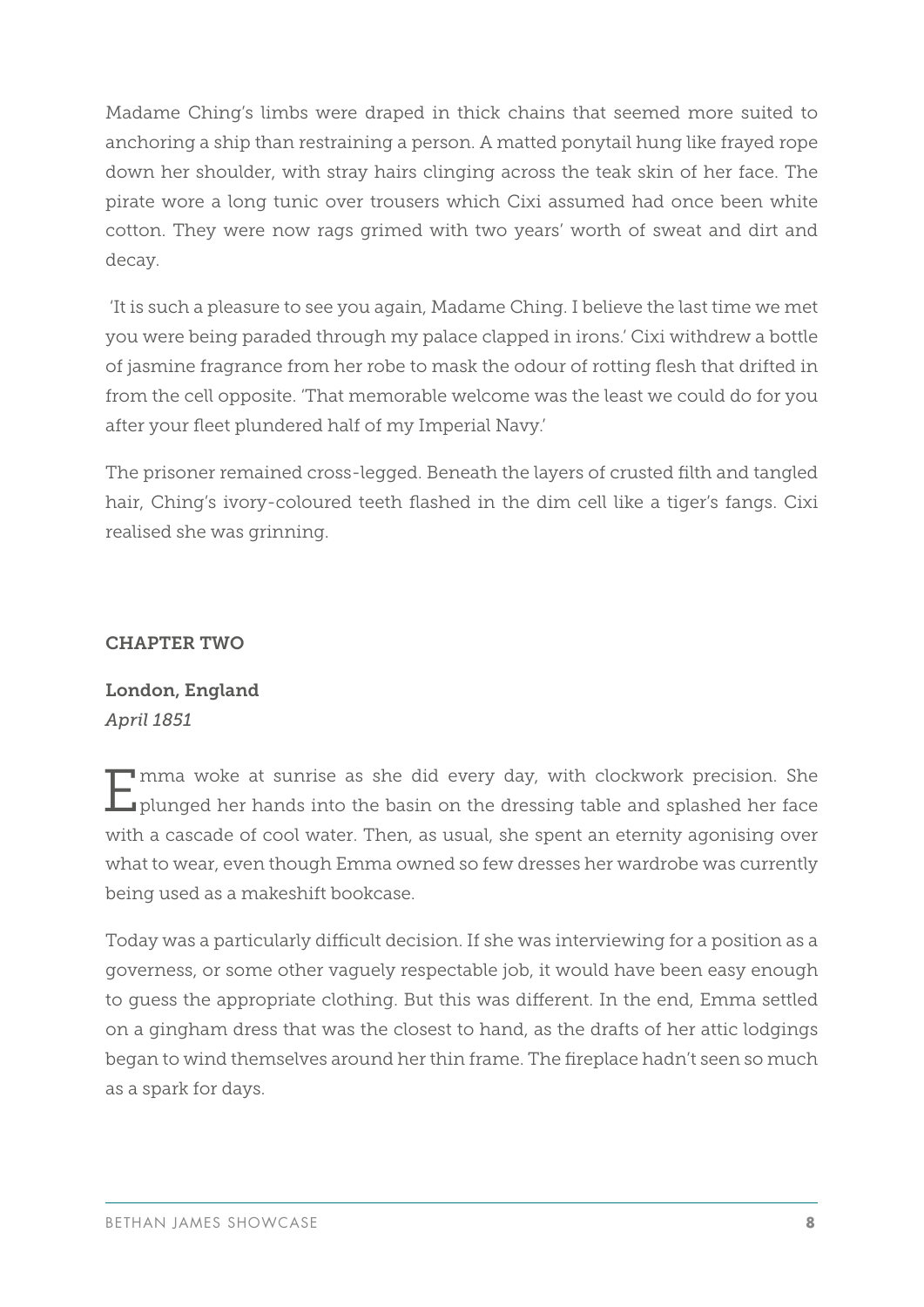Emma stopped in front of the mirror to fix her unruly hair. She must try her best to look respectable today. Chestnut curls poked out in every direction in place of the smooth ringlets she longed for. She put her bonnet on to hide them and was grateful for how its curves also masked part of her face. Even in a city as vast as London, she couldn't take any chances – what if someone from back home was on a visit to the capital, and recognised her?